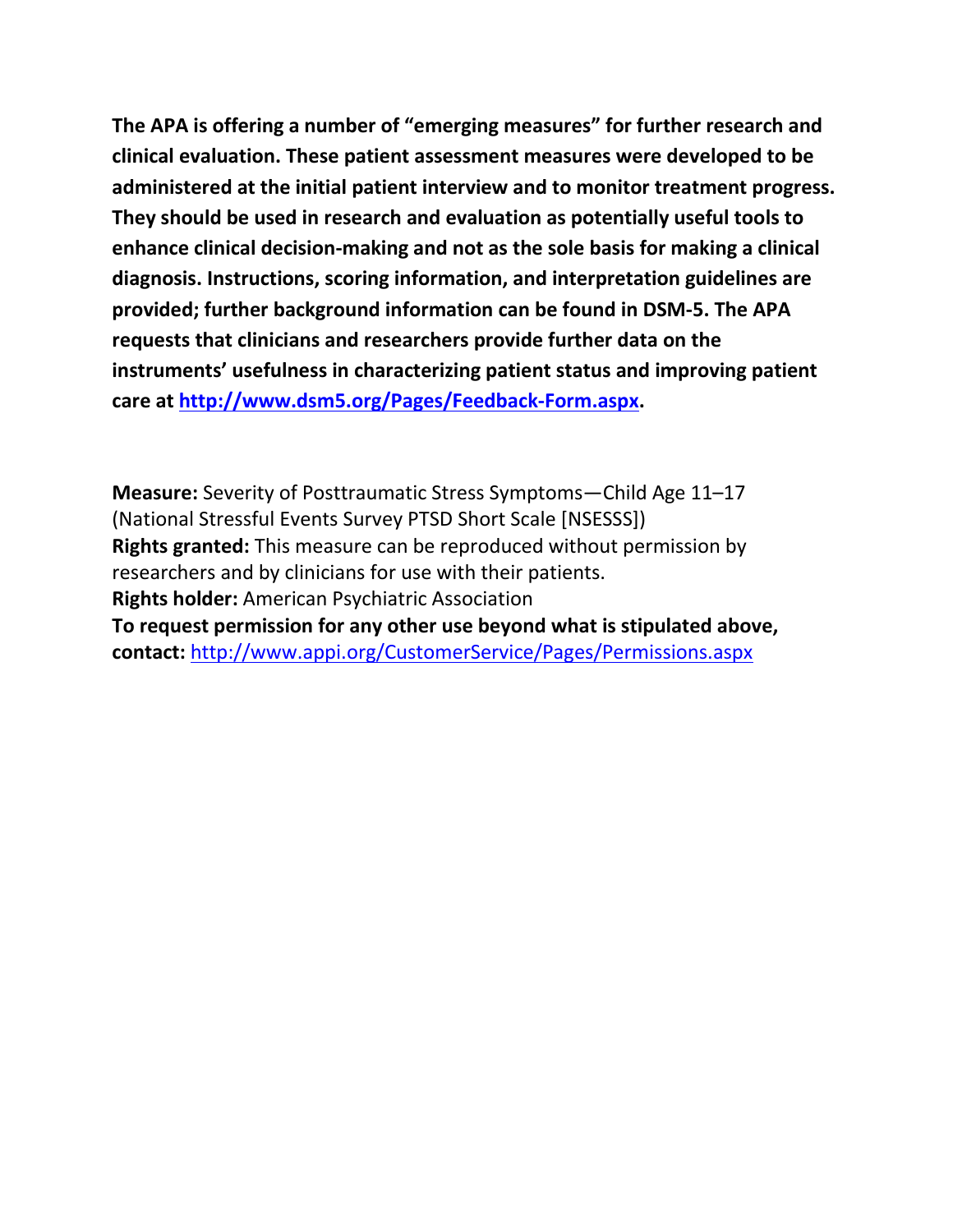## **Severity of Posttraumatic Stress Symptoms—Child Age 11–17\* \*National Stressful Events Survey PTSD Short Scale (NSESSS)**

| <b>Name</b> | Age | Male<br>Sex:<br>. . | Female $\square$ | Date: |
|-------------|-----|---------------------|------------------|-------|
|-------------|-----|---------------------|------------------|-------|

Please list the traumatic event that you experienced: \_\_\_\_\_\_\_\_\_\_\_\_\_\_\_\_\_\_\_\_\_\_\_\_\_\_\_\_\_\_\_\_\_\_\_\_\_\_\_\_\_\_\_\_\_\_\_\_\_\_\_\_\_\_\_\_\_

Date of the traumatic event: \_\_\_\_\_\_\_\_\_\_\_\_\_\_\_\_\_\_\_\_\_\_\_\_

**Instructions:** People sometimes have problems after extremely stressful events or experiences. How much have you been bothered during the PAST SEVEN (7) DAYS by each of the following problems that occurred or became worse after an extremely stressful event/experience? **Please respond to each item by marking (√ or x) one box per row.** 

|                                                                                                                 |                                                                                                                                                                                                                                                                                               | <b>Not</b><br>at all | A<br>little<br>bit | <b>Moderately</b> | Quite<br>a bit | <b>Extremely</b> | <b>Item</b><br>score |  |  |
|-----------------------------------------------------------------------------------------------------------------|-----------------------------------------------------------------------------------------------------------------------------------------------------------------------------------------------------------------------------------------------------------------------------------------------|----------------------|--------------------|-------------------|----------------|------------------|----------------------|--|--|
| 1.                                                                                                              | Having "flashbacks," that is, you suddenly acted or<br>felt as if a stressful experience from the past was<br>happening all over again (for example, you<br>reexperienced parts of a stressful experience by<br>seeing, hearing, smelling, or physically feeling parts<br>of the experience)? | $\Box$ 0             | $\Box$ 1           | $\Box$ 2          | $\Box$ 3       | $\Box$ 4         |                      |  |  |
| 2.                                                                                                              | Feeling very emotionally upset when something<br>reminded you of a stressful experience?                                                                                                                                                                                                      | $\Box$ 0             | $\Box$ 1           | $\Box$ 2          | $\Box$ 3       | $\Box$ 4         |                      |  |  |
| 3.                                                                                                              | Trying to avoid thoughts, feelings, or physical<br>sensations that reminded you of a stressful<br>experience?                                                                                                                                                                                 | $\Box$ 0             | $\Box$ 1           | $\Box$ 2          | $\Box$ 3       | $\Box$ 4         |                      |  |  |
| 4.                                                                                                              | Thinking that a stressful event happened because you<br>or someone else (who didn't directly harm you) did<br>something wrong or didn't do everything possible to<br>prevent it, or because of something about you?                                                                           | $\Box$ 0             | $\Box$ 1           | $\Box$ 2          | $\Box$ 3       | $\Box$ 4         |                      |  |  |
| 5.                                                                                                              | Having a very negative emotional state (for example,<br>you were experiencing lots of fear, anger, guilt,<br>shame, or horror) after a stressful experience?                                                                                                                                  | $\Box$ 0             | $\Box$ 1           | $\square$ 2       | $\Box$ 3       | $\Box$ 4         |                      |  |  |
| 6.                                                                                                              | Losing interest in activities you used to enjoy before<br>having a stressful experience?                                                                                                                                                                                                      | $\Box$ 0             | $\Box$ 1           | $\square$ 2       | $\Box$ 3       | $\Box$ 4         |                      |  |  |
| 7.                                                                                                              | Being "super alert," on guard, or constantly on the<br>lookout for danger?                                                                                                                                                                                                                    | $\Box$ 0             | $\Box$ 1           | $\Box$ 2          | $\Box$ 3       | $\Box$ 4         |                      |  |  |
| 8.                                                                                                              | Feeling jumpy or easily startled when you hear an<br>unexpected noise?                                                                                                                                                                                                                        | $\Box$ 0             | $\Box$ 1           | $\Box$ 2          | $\Box$ 3       | $\Box$ 4         |                      |  |  |
| 9.                                                                                                              | Being extremely irritable or angry to the point where<br>you yelled at other people, got into fights, or<br>destroyed things?                                                                                                                                                                 | $\Box$ 0             | $\Box$ 1           | $\Box$ 2          | $\Box$ 3       | $\Box$ 4         |                      |  |  |
| <b>Total/Partial Raw Score:</b>                                                                                 |                                                                                                                                                                                                                                                                                               |                      |                    |                   |                |                  |                      |  |  |
| Prorated Total Raw Score: (if 1-2 items left unanswered)<br><b>Average Total Score:</b>                         |                                                                                                                                                                                                                                                                                               |                      |                    |                   |                |                  |                      |  |  |
| Kilnatrick DG, Resnick HS, Friedman, MJ, Convright © 2013 American Psychiatric Association, All rights reserved |                                                                                                                                                                                                                                                                                               |                      |                    |                   |                |                  |                      |  |  |

ttrick DG, Resnick HS, Friedman, MJ. Copyright © 2013 American Psychiatric Association. All rights reserved. This measure can be reproduced without permission by researchers and by clinicians for use with their patients.